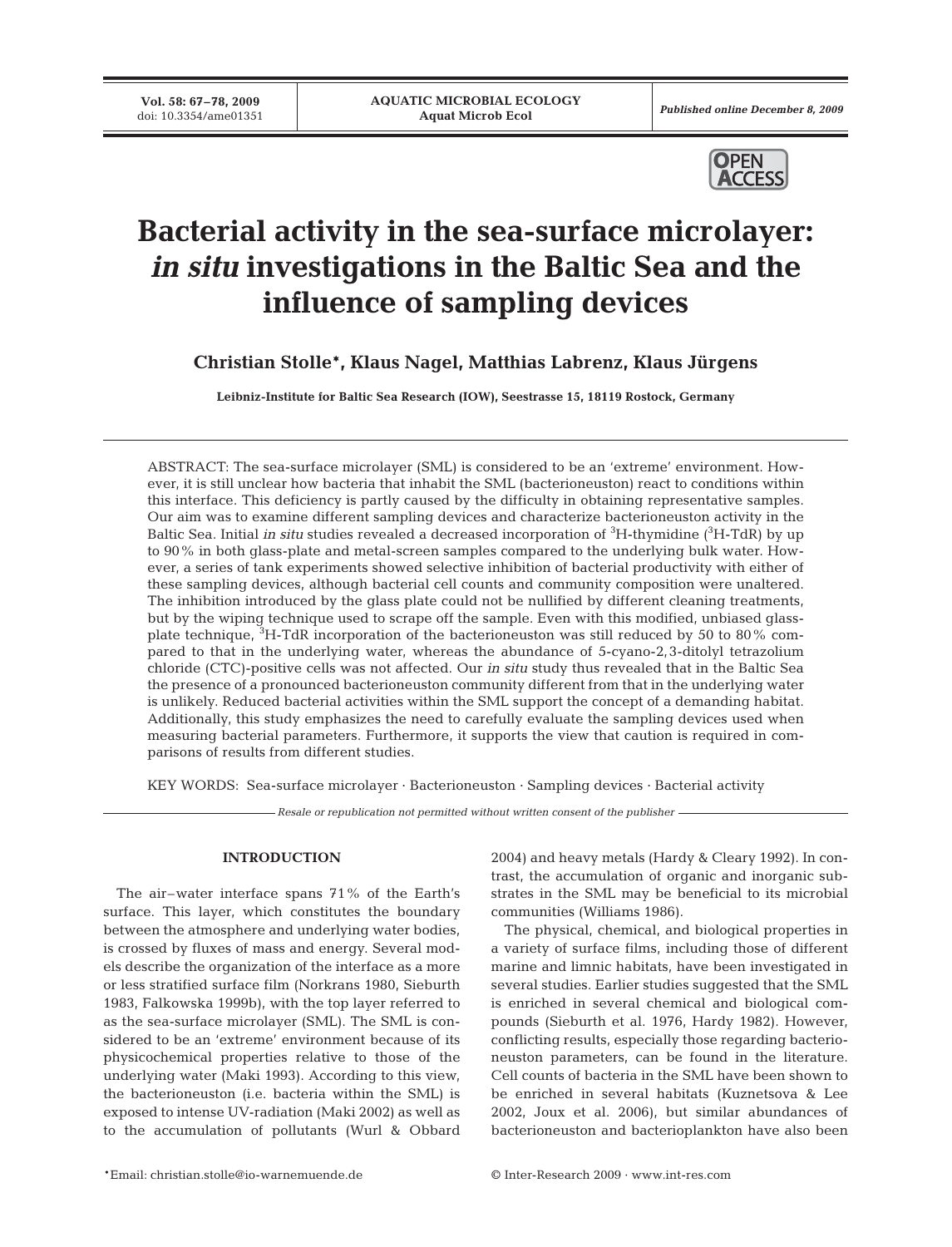reported (Hermansson et al. 1987, Reinthaler et al. 2008). The enzymatic activity of the bacterioneuston has been found to be generally enhanced compared to that of bacterioplankton (Münster et al. 1997, Kuznetsova & Lee 2001), as opposed to bacterial productivity in SML samples, which was found to be decreased or highly variable compared to bulk measurements (Obernosterer et al. 2008, Reinthaler et al. 2008). Additionally, the diversity of bacterial and archaeal communities in the SML, based on 16S rDNA and functional gene analysis, has been shown to differ from that of the underlying water (Franklin et al. 2005, Auguet & Casamayor 2008, Cunliffe et al. 2008). However, such differences have been found to be highly dynamic, implying that the presence of a different bacterial community in the SML is not a general phenomenon (Agogué et al. 2005).

Consequently, there is no consistent view regarding the structure and function of the bacterioneuston or whether a particularly adapted bacterial community exists in the SML. This inconsistency can be explained by several reasons. (1) The SML undergoes highly dynamic spatial and temporal changes. These include longer time scales (e.g. seasonality) as well as shorter time scales (e.g. disintegration of surface slicks). Accordingly, bacterioneuston community structure at a single sampling site has been found to differ substantially from one day to the next (Agogué et al. 2005).

(2) The predominant problem of studying the SML is obtaining proper samples (Maki 1993). Investigation of an undisturbed SML, i.e. one in which the native surface-to-volume ratio is maintained, is preferable (Hermansson & Dahlbaeck 1983); however, since most characterizations depend on obtaining larger water volumes, a change in the SML surface-to-volume ratio is generally unavoidable. Ideally, SML samples should be diluted as little as possible with bulk water. Current sampling devices obtain SML layers of different thickness depending on their operating mode. The thinner a collected SML sample is, the more selective the respective sampling device is thought to be. Therefore, sampling of the SML must take the following into account (Garrett & Duce 1980, Huehnerfuss 1981): (1) thickness of the SML sample, (2) selectivity of the sampling device, (3) sampling volume and time, and (4) handling of the sampling device. Additionally, other factors such as wind speed, water temperature, and wave states at the time of collection have been reported to influence the thickness of SML samples (Carlson 1982, Falkowska 1999a).

Glass-plate (GP), rotating-drum (RD), and metalscreen (MS) sampling devices are the most widely used in studies of the SML. Both the GP and the RD function as solid adsorbers (Harvey 1966, Harvey & Burzell 1972). The samples collected with these devices are therefore much thinner (22 to 100 µm) than samples taken with the MS (150 to 440 µm), which traps the water within its mesh by surface tension forces (Garrett 1965). These inherent differences in layer thickness imply the collection of different water samples. Indeed, laboratory experiments have shown different recovery rates of artificial surface films by GP and MS devices, with the efficiency of either one dependent upon the film materials used (Hatcher & Parker 1974, van Vleet & Williams 1980). A recent and very extensive study investigated the possible bias of different samplers (Agogué et al. 2004). The authors concluded that neither the GP nor the nylon screen used in their study influenced the characterisation of the investigated biological parameters. However, as the authors pointed out, there has been no further comparative study which evaluates the possible selective effects of these sampling devices on biological constituents of the SML.

In the present study, we sampled the SML using GP, MS and RD sampling devices in order to examine bacterioneuston abundance and activity in the southern Baltic Sea. We then conducted tank experiments to evaluate potential bias introduced by the GP and MS to determine an appropriate sampling technique. Finally, SML samples were taken with a modified version of the GP device in the southern and central Baltic Sea, yielding new, unbiased measurements of bacterioneuston activity.

# **MATERIALS AND METHODS**

**Sampling site.** Sampling was conducted in the southern Baltic Sea, offshore of Warnemuende, from July to September 2006 and June to August 2007. To avoid the effects of pollutants, high nutrients loads, and the plume of the Warnow River, sampling sites opposite the wind direction were chosen. Additionally, SML samples were obtained in the central Baltic Sea (Gotland basin) in July 2007. All samples were taken under calm wind conditions (<4 Beaufort), usually between 07:00 and 09:00 h (UTC).

**SML sampling.** SML samples were taken with a Harvey GP and a Garrett MS from a zodiac and an RD placed on a catamaran. Sampling with the GP and the MS was usually conducted windward to avoid contamination from the zodiac. The MS had an overall area of 375 cm2 and consisted of wire with a diameter of  $0.17$  mm and 1 mm<sup>2</sup> mesh, forming an open-space area (i.e. effective collection area) of  $281 \text{ cm}^2$ . During sampling, the MS was placed horizontally on the sea surface, lifted carefully, and then orientated vertically to allow samples to drain into sterilized glass bottles.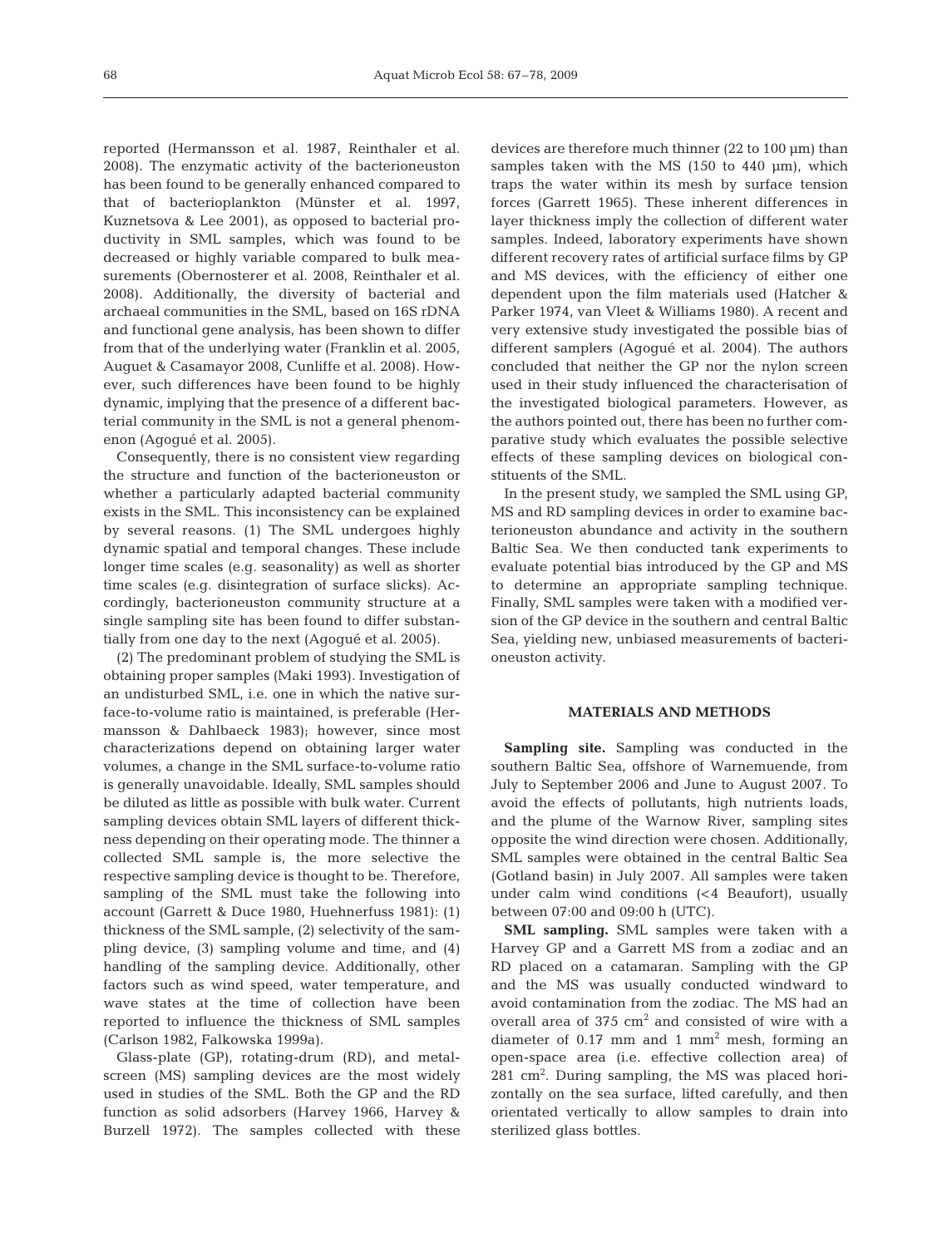The GP had dimensions of  $500 \times 250 \times 4$  mm, with an effective sampling area of about 2000  $\text{cm}^2$  (including both sides of the plate). Samples were collected by vertically inserting the GP into the water column and withdrawing it the same way, with a sampling velocity of about 10 cm  $s^{-1}$ . The samples were scraped off the GP with either a manual hand-wiper or framed wipers and collected in sterilized glass bottles. In both cases, the wipers consisted of 0.4 mm-thick Teflon blades. Both the MS and the GP were cleaned with Milli-Q water and ethanol (70%) and intensively rinsed with seawater before being used.

The RD (Harvey 1966), which consists of a ceramiccoated drum with a sampling area of  $5750 \text{ cm}^2$ , was placed on a catamaran. The device is battery-driven and was operated at constant speed against the wind direction. Comparable to the GP, the samples were scraped off using a Teflon wiper and then pumped backwards for collection into sterilized glass bottles.

Bulk water was collected from a depth of 1 m with a 2 l glass collection tube and the ends were closed by a drop-weight mechanism. Results from the SML samples were compared to those from bulk-water measurements and are expressed as enrichment factors  $(EF)$  as defined in the following equation:  $EF =$  $[x]_{\mu}/[x]_{\rm b}$ , where  $[x]$  is the concentration of a given parameter in the SML  $(\mu)$  or bulk water (b) (Hardy et al. 1997). The thickness of the SML layer was determined by the sample volume per area of the sampling device.

**Tank experiments.** To evaluate possible selectivity of the MS and GP sampling devices, tank experiments were carried out using 60 l of seawater filled in a plastic container. For this purpose, surface water was obtained in the morning from the pier in Warnemuende. Experiments started immediately upon the return to the institute, i.e. usually <1 h later. To avoid formation of a sea-surface film, the water was stirred prior to each sampling. This stirring most likely does not inhibit formation of a microlayer, as the reformation of organic surface films was described to be very fast (Hardy 1982). However, the water was homogenized to prevent the formation of a thickening surface film during the experiment. Reference water was obtained with a glass bottle that was opened in the middle of the tank. Three independent experiments were conducted to evaluate the MS and the GP in which the water was sampled once, twice and 3 times in the first, second and third experiment, respectively  $(n = 6)$ . SML thicknesses of the MS and GP samples were  $223 \pm 62$  and  $29 \pm 5$  µm, respectively. Additionally, 2 experiments were conducted to test the effect of cleaning the GP as well as a new wiping device for the GP. In each of these experiments, the water was sampled 3 times  $(n = 3)$ . SML thicknesses in these experiments were found to be higher  $(56 \pm 4 \text{ and } 36 \pm 5 \text{ µm})$  than in the first experiments, but neither the cleaning procedures nor the wiping device had an influence on the thickness compared to the respective control GP. In all experiments, 300 to 500 ml of water was collected with each sampling device for subsequent analysis. The water temperature in the tank did not change throughout the experiments (data not shown).

**Bacterial cell counts.** Bacteria were counted with a flow cytometer. Samples of 4 ml were incubated with 400 µl paraformaldehyde (1% final concentration)/ glutaraldehyde (0.05% final concentration) in the dark for 1 h at 5°C. After fixation, the samples were frozen in liquid nitrogen and stored at –80°C. Heterotrophic bacteria were stained with SYBR Green (2.5 µM final concentration, Molecular Probes) for 30 min in the dark. Cells were counted using a Becton & Dickinson FACScalibur equipped with a laser emitting at 488 nm at a constant flow rate  $(35 \mu\mathrm{I} \,\mathrm{min}^{-1})$ . Yellow-green latex beads (0.5 µm, Polysciences) were used as an internal standard. Bacteria were detected by their signature in a plot of side scatter (SSC) versus green fluorescence (FL1).

**Enumeration of metabolically active (CTC-positive) cells.** From each sample, 900 µl was incubated with 100 µl of a 5-cyano-2,3-ditolyl tetrazolium chloride (CTC, Polysciences) solution (4 mM final concentration) in the dark at the *in situ* temperature for 1 to 3 h. CTC uptake was stopped by fixation of the samples with paraformaldehyde (1% final concentration)/ glutaraldehyde (0.05% final concentration) in the dark for 10 min at 5°C. The samples were then frozen in liquid nitrogen and stored at –80°C. Cells were counted with a flow cytometer as described in 'Bacterial cell counts', except that the beads for the internal standard were 1 µm in size and cells were detected by their signature in a plot of orange fluorescence (FL2) versus red fluorescence (FL3).

**Bacterial productivity.** The incorporation of 10 nM  ${}^{3}\text{H-methyl-thymidine}$  ( ${}^{3}\text{H-TdR}$ ) (60.1 Ci mmol<sup>-1</sup>, Moravek Biochemicals) was measured to determine the heterotrophic bacterial productivity in 5 ml water samples. Additionally, 5 ml samples from the tank experiments were dual-labeled with 10 nM <sup>3</sup>H-TdR and 50 nM <sup>14</sup>C-leucine (261 mCi mmol<sup>-1</sup>, Movarek Biochemicals) and then extracted with cold trichloroacetic acid (TCA) according to the method of Chin-Leo & Kirchman (1988). Triplicate samples were incubated for at least 1 h at the *in situ* temperature in the dark. Incorporation was stopped by fixing the cells with formaldehyde (10% v/w) in the dark overnight at 5°C. A fourth sample, serving as a blank, was fixed for at least 10 min prior to the addition of the radioactively labeled substrates. *In situ* samples collected in 2006 were filtered on 0.22 µm nitrate-cellulose membranes. Samples from the tank experiments and those ob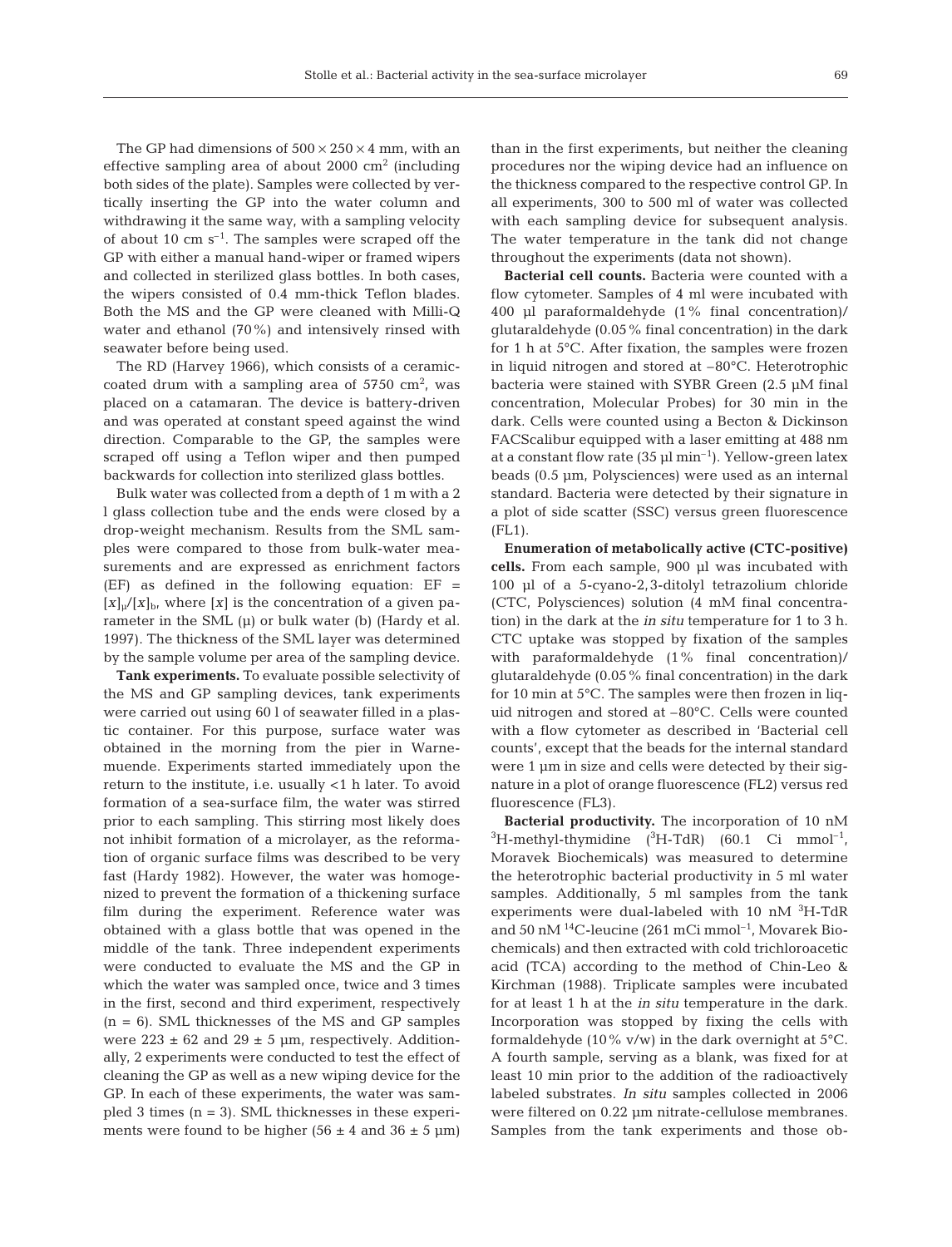tained *in situ* in 2007 were filtered on 0.22 µm polycarbonate filters (Millipore), as these filters yielded less background signals. Four milliliters of scintillation cocktail was added to the filters after which the incorporated substrates were counted in a scintillation counter (Packard).

**DNA extraction.** Water samples were filtered on 3µm Isopore filters (Millipore), which are presumed to retain the particle-attached fraction. The flow-through (i.e. the non-attached fraction) was then filtered on 0.22 µm Isopore filters (Millipore). All filters were rapidly frozen in liquid nitrogen and then stored at –80°C. DNA from frozen filters was extracted using a phenol-chloroform-extraction method, according to Weinbauer et al. (2002). DNA in the extracts was quantified spectrophotometrically using a NanoDrop ND-1000 (NanoDrop Technologies).

**Fingerprint analysis.** The 16S rDNA fingerprints of the bacterial community were analyzed based on single-strand-conformation polymorphism (SSCP) or terminal restriction fragment length polymorphism (T-RFLP) analysis. For the former, DNA extracts were PCR-amplified using primers Com1 (5'CAG CAG CCG CGG TAA TAC3') and Com2-Ph (5'CCG TCA ATT CCT TTG AGT TT3') (Schwieger & Tebbe 1998), which amplify *Escherichia coli* 16S rDNA positions 519 to 926, and following a protocol described elsewhere (Labrenz et al. 2007). Single-stranded DNA was generated and purified and the SSCP analysis carried out as described in Schwieger & Tebbe (1998). Cluster analysis of band patterns was done with GelCompare II (Applied Maths NV). Comparisons of the samples were based on the absence or presence of individual bands (Jaccard coefficient) or on their densiometric profile (Pearson correlation).

T-RFLP fingerprints were done with PCR amplicons under the conditions described by Lehours et al. (2005), with 1 ng of template DNA and the primers 27f (5'AGA GTT TGA TCC TGG CTC AG3') and 907r (5'CCG TCA ATT CMT TTR AGT TT3'), according to Liu et al. (1997). Primer 27f was 5'-labeled with 6-carboxyfluorescin (FAM). PCR products were purified using a Nucleospin®Extract II kit (Macherey & Nagel). Sixty nanograms of purified amplicons were digested overnight with *Msp*I (Fermentas) following the manufacturer's instructions. The terminal restriction fragments were cleaned, separated, and analyzed as described in Hannig et al. (2006). Comparisons of the different samples followed the iterative normalization procedure as introduced by Dunbar et al. (2001).

**Analysis of total organic carbon and total nitrogen.** Ten milliliter water samples were sealed in HClprecleaned and precombusted (450°C, 6 h) glass ampoules using a portable propane torch. The sealed ampoules were quickly frozen, without the addition of preservatives, and stored at –20°C until analysis in the laboratory.

Total organic carbon (TOC) and total nitrogen (TN) were quantified using a high-temperature combustion method, carried out in the presence of a Pt-catalyst on a Shimadzu TOC-V analyzer supplemented with a Shimadzu TNM-1 nitrogen detector and a Shimadzu ASI-V autosampler. This system allows simultaneous determination of TOC and TN in the same sample. The temperature of the catalyst was kept at 680°C and carbon-free air produced by a Whatman gas generator was used as carrier gas (flow rate  $150 \text{ ml } \text{min}^{-1}$ ). Acetanilide was used to calibrate (4-point calibration) TOC and TN measurements.

Prior to their analysis, the samples were acidified with 2N HCl (suprapure grade) to a final pH of 2. Concentrations of TOC and TN were calculated based on 4 injections of the sample (injection volume 75 µl). All samples were run in duplicate. The reliability of each analytical run was checked using external reference material in a seawater matrix for TOC and TN and using reference material for measurement of the blank. The reference material was obtained from the Consensus Reference Materials program (D. Hansell, University of Miami). Measured concentrations of TOC and TN are reported as µmol C  $l^{-1}$  and µmol N  $l^{-1}$ , respectively.

**Statistical analysis.** The Kolmogorov-Smirnov test was applied to determine the hypothetical normal distribution of the samples, which was true for all measurements. To examine the equality of means between the SML samples and the underlying water as well between the samples from the control experiment, the *t*-test for independent samples with a confidence level of 95% was chosen;  $p < 0.05$  indicated that the means of the samples were significantly different.

Spearman's rank correlation was applied to test the association between bacterial <sup>3</sup>H-TdR incorporation and CTC-positive cells and between these parameters and the wind speed.

## **RESULTS**

### **SML samples 2006**

Coastal SML samples were obtained from the southern Baltic Sea in the summer of 2006 using GP and MS sampling devices. GP samples, from 9 different stations, were  $28 \pm 3$  µm thick compared to  $267 \pm 43$  µm for MS samples, taken from 12 stations (data not shown). The total bacterial cell counts of SML samples from the GP and MS sampling devices did not differ from those of the underlying bulk water or among each other (*t*-test,  $p > 0.397$ ) (Fig. 1). In contrast,  ${}^{3}H$ -TdR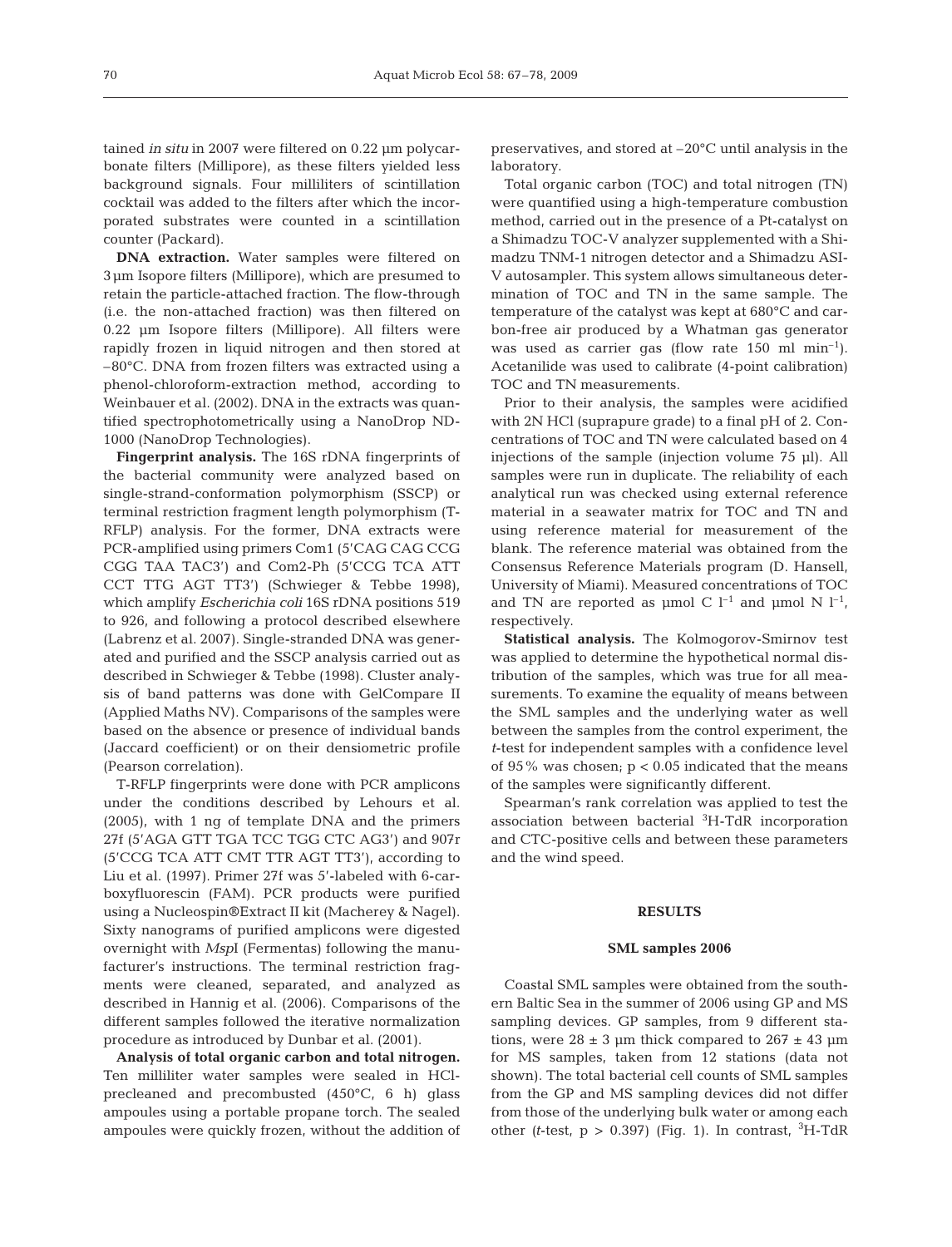

Fig. 1. Sea-surface microlayer samples collected in 2006 with a glass plate and a metal screen. Box-whisker plots show bacterial cell counts and  ${}^{3}{\rm H}$ -thymidine ( ${}^{3}{\rm H}$ -TdR) incorporation of samples obtained with each device compared to the values in the underlying water (Enrichment factor). Dashed line indicates unity of values. Diamonds indicate box-whisker plot outliers, defined as any point falling above the following: upper quartile –  $(1.5 \times$  interquartile range). r.u.: relative units Enrichment factor. \*p < 0.05; \*\*\*p *<* 0.001

incorporation of the bacterioneuston, although highly variable, was significantly lower (20 to 90%) than the incorporation measured in bulk water (MS: p *<* 0.001; GP:  $p = 0.027$ ) (Fig. 1).

Interestingly, this decrease in <sup>3</sup>H-TdR incorporation was not measured in a 68 µm-thick SML sample collected at another time point and obtained from the RD sampler (Table 1). Subsequently, MS and GP samples were taken from the same station on the same day. <sup>3</sup>H-TdR incorporation in the MS sample was reduced by an order of magnitude compared to that in either the RD sample or bulk water (Table 1). This difference was not due to changes in bacterial abundance or community composition. Total bacterial cell counts of SML samples taken with all 3 sampling devices were comparable among each other and with those in underlying bulk water (Table 1). The bacterial community

Table 1. Comparison of different sea-surface microlayer samples and the underlying bulk water from 12 September 2006 showing the layer thickness, bacterial cell counts, and productivity ( ${}^{3}$ H-thymidine,  ${}^{3}$ H-TdR, incorporation;  $\pm$ SD from triplicate measurements). nd: not determined

| Water<br>sample                                            | Layer<br>thickness<br>(num) | <b>Bacterial</b><br>cell counts<br>$(10^5 \text{ cells ml}^{-1})$ | Bacterial produc-<br>tivity (pmol ${}^{3}H-$<br>$TdR h^{-1} l^{-1}$ |
|------------------------------------------------------------|-----------------------------|-------------------------------------------------------------------|---------------------------------------------------------------------|
| Bulk water<br>Glass plate<br>Rotating drum<br>Metal screen | 27<br>68<br>264             | 9.22<br>9.07<br>9.51<br>8.42                                      | $19.02 \pm 2.27$<br>nd<br>$21.63 \pm 1.92$<br>$0.33 \pm 0.35$       |

composition of these samples, as revealed by 16S rDNA fingerprints from the RD and MS samples, was also similar to that in bulk water (Fig. 2). In both the particle-attached and non-attached size fractions, all 3 samples clustered together in Jaccard and Pearson comparisons. However, the similarity values of the non-attached fraction were higher (>94.9% in Pearson and >86.4% in Jaccard comparisons) than those of the particle-attached fraction (>81.4% in Pearson and >50.6% in Jaccard comparisons).

# **Tank experiments**

A possible influence of these samplers was tested in a series of tank experiments. Homogenized seawater sampled with either the GP or the MS device indeed showed a selective reduction in <sup>3</sup>H-TdR incorporation of 70 to 80% compared to reference water *(t*-test, p *=* 0.011). In contrast, the total bacterial cell counts of all samples did not differ  $(p > 0.713)$  (Fig. 3A). Additionally, T-RFLP analysis revealed a similar community composition among all samples (Fig. 3B), with each sample showing 30 distinct peaks. Only 5 (out of 90) peaks were solely detected in one of the samples (2 peaks in the reference water and in the GP; 1 peak in the MS). Two peaks were not detectable in the refer-



Fig. 2. 16S rDNA fingerprints of sea-surface microlayer samples and of underlying bulk water from 12 September 2006 reveal similar bacterial community compositions in the particle-attached (3 µm) and non-attached (0.2 µm) fractions. Similarity of the band patterns is shown by (A) Pearson and (B) Jaccard comparisons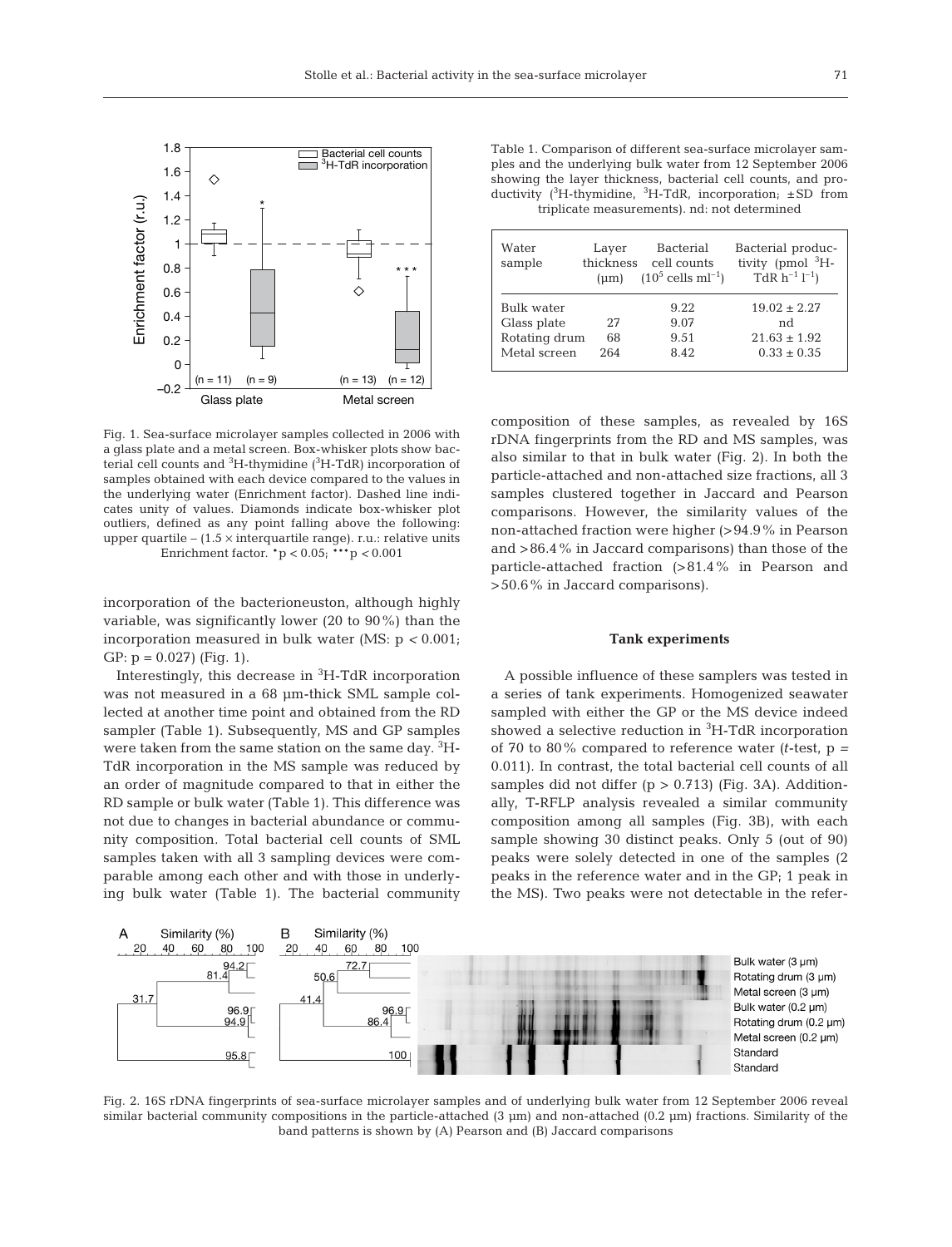

Fig. 3. Results from tank experiments designed to examine the potential bias of sea-surface microlayer sampling devices. (A) Bacterial cell counts and  ${}^3\text{H-thymidine}$  ( ${}^3\text{H-TdR}$ ) incorporation (n = 6) as well as (B) bacterial community composition by 16S rDNA fingerprints of glass plate (GP) and metal screen samples; (C) effects of different cleaning treatments on bacterial cell counts, 3 H-TdR and <sup>14</sup>C-leucine incorporation for GP samples  $(n = 3)$ ; (D) results of 2 GP wiping techniques, with subsequent analysis of all parameters including CTC uptake (n = 3). Results from A, C and D are expressed as enrichment factors. Dashed lines indicate unity of values between sea-surface microlayer sampling device and reference water. r.u.: relative units. \*p *<* 0.05; \*\*p *<* 0.01; \*\*\*p *<* 0.001. Error bars are SD

ence water and MS sample but in the other samples. Only 1 peak was not detectable in the GP sample. Taken together, all similar peaks contributed to more than 93% of total peak height.

The effect of different GP cleaning procedures on the recovery of <sup>3</sup> H-TdR incorporation was also examined. Neither a Milli-Q water treatment nor treatment with silane or HCl showed an effect on the reduced <sup>3</sup>H-TdR incorporation (Fig. 3C). However, the high variability in the absolute values of <sup>3</sup>H-TdR incorporation in the control samples most probably retained statistical significance  $(0.05 < p < 0.376)$ . Moreover, <sup>14</sup>C-leucine incorporation, used as a second parameter for measuring bacterial productivity in the same samples, was reduced to an even greater extent (60 to  $80\%$ ,  $p < 0.011$ ).

Finally, 2 different wiping techniques were compared. The first consisted of a manual hand-wiper equipped with a Teflon blade. This device was used in all of the previously described experiments of the present study. The second technique was similar, except that the wiper blades were fixed in a PVC frame in a construction modified from the one described in Hardy et al. (1985) and by T. Reinthaler (pers. comm.).

Although the layer thicknesses in this experiment did not differ between the wiping techniques, it was generally found that the fixed-blade wiper collected thicker SML samples  $(48 \pm 6 \mu m)$  than the hand-wiper  $(32 \pm 7 \text{ }\mu\text{m})$  in the 2007 samples (data not shown). This was most likely due to more efficient retrieval of the water sample from the GP because the plate was completely dry after wiping, which was not true for the manual hand-wiper. Surprisingly, the use of this new wiping technique restored <sup>3</sup> H-TdR incorporation (p *=* 0.370) and CTC uptake ( $p = 0.705$ ) (Fig. 3D), but <sup>14</sup>Cleucine incorporation was still reduced by about 50% (p *=* 0.009). The fixed-blade device had no effect on total bacterial cell counts (Fig. 3D) or community composition (data not shown) compared to the values obtained with the reference water.

#### **SML samples 2007**

The GP combined with the fixed-blade device was found to be the sampling technique with the fewest biases for measurements of bacterial parameters. Thus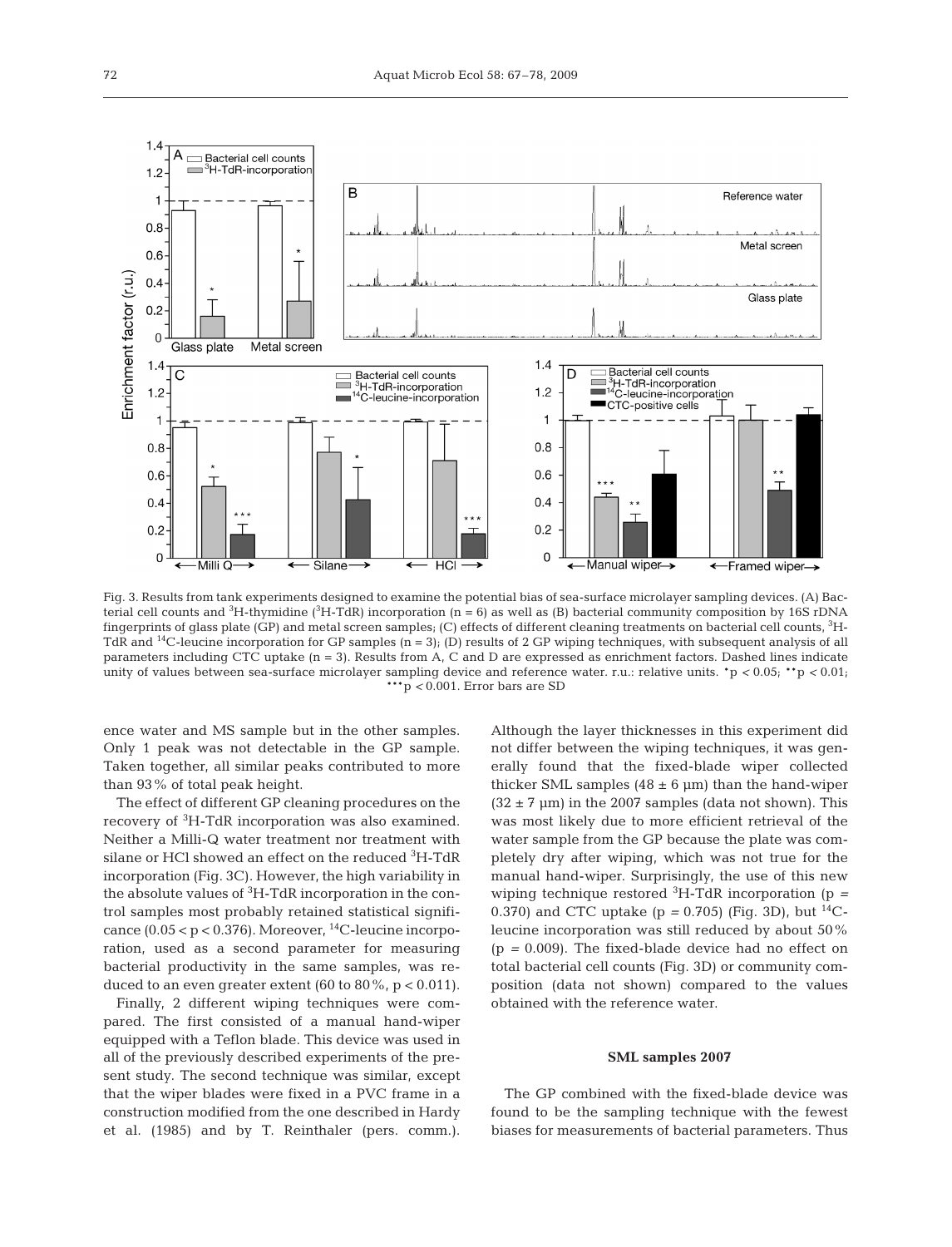Table 2. Sea-surface microlayer sampling stations in the southern (Warnemuende, WMD) and central Baltic Sea (Gotland Basin, GB). Thickness of the layer of the glass-plate samples, wind speed, and occurrence (+) of slicks are reported for summer 2007. nd: not determined

| Stn | Date        | <b>Thickness</b><br>$(\mu m)$ | Location  | Wind<br>$(m s^{-1})$ | Visible<br>slicks |
|-----|-------------|-------------------------------|-----------|----------------------|-------------------|
|     | 18 Jun 2007 | 44                            | WMD       | 0.9                  |                   |
| 2   | 18 Jun 2007 | 38                            | WMD       | 1.8                  |                   |
| 3   | 19 Jun 2007 | 42                            | WMD       | 2.8                  |                   |
| 4   | 20 Jun 2007 | 49                            | WMD       | 5.6                  |                   |
| 5   | 10 Jul 2007 | 54                            | GB        | 3.5                  |                   |
| 6   | 10 Jul 2007 | 52                            | GB        | 4                    |                   |
| 7   | 11 Jul 2007 | nd                            | <b>GB</b> | 3                    | $^{+}$            |
| 8   | 11 Jul 2007 | 57                            | <b>GB</b> | 1.5                  | $\ddot{}$         |
| 9   | 14 Jul 2007 | nd                            | GB        | 3.9                  |                   |
| 10  | 07 Aug 2007 | 53                            | WMD       | 2.3                  | $^{+}$            |
| 11  | 14 Aug 2007 | 41                            | WMD       | 1.3                  | $^{+}$            |

it was chosen to collect a further set of SML samples from the southern Baltic Sea (Warnemuende) and the central Baltic Sea (Gotland Basin) in summer 2007 (Table 2). The absolute values of the total bacterial cell counts were comparable in SML and bulk samples (p *=* 0.592) (Fig. 4A). Interestingly, <sup>3</sup>H-TdR incorporation was still reduced by 50 to 80% ( $p < 0.001$ ) compared to incorporation in the underlying bulk water (Figs. 4C & 5). This was evident throughout the sampling season and was measured in SML samples from the southern as well as the central Baltic Sea (Fig. 4). However, the enumeration of CTC-positive cells showed highly variable but overall comparable absolute and relative cell counts for bacterioplankton and bacterioneuston (p *=* 0.710) (Figs. 4B & 5).

The variability in the number of CTC-positive cells did not correlate with the rates of <sup>3</sup> H-TdR incorpora-



Fig. 5. Relative ratios (enrichment factor) of sea-surface microlayer samples compared to the underlying bulk water, both collected in summer 2007. Total bacterial cell counts, <sup>3</sup>Hthymidine (3 H-TdR) incorporation, CTC-positive cells, total organic carbon (TOC), and total nitrogen (TN) are shown. See Fig. 1 for explanation of figure

tion for absolute numbers of the SML and the underlying water (data not shown) or the enrichment factors of both parameters (Spearman's rank,  $r = 0.055$ ,  $p = 0.873$ ) (Fig. 6C). Additionally, the relative uptake of CTC and 3 H-TdR and the variations within did not correlate with the wind speed during sampling (CTC:  $r = -0.045$ ,  $p =$ 0.894; <sup>3</sup> H-TdR: r = 0.364, p *=* 0.272) (Fig. 6A,B), which is known to change the properties of the SML. Wind speed also did not correlate with either TOC or TN accumulation (data not shown); both of which were always enriched when measured. The accumulation of TN (25 to 125%, p *=* 0.002) was more pronounced than the accumulation of TOC  $(25 \text{ to } 50\% , p = 0.028)$ (Fig. 5).



Fig. 4. Comparison of absolute values for (A) total bacterial cell counts, (B) CTC-positive cells, and (C)  ${}^{3}$ H-thymidine ( ${}^{3}$ H-TdR) incorporation in sea-surface microlayer samples  $\textcircled{\bullet}$  and the underlying bulk water (O). Samples were collected in summer 2007 in the southern (Warnemuende, WMD) and central Baltic Sea (Gotland Basin, GB; gray shading). For detailed station information, see Table 2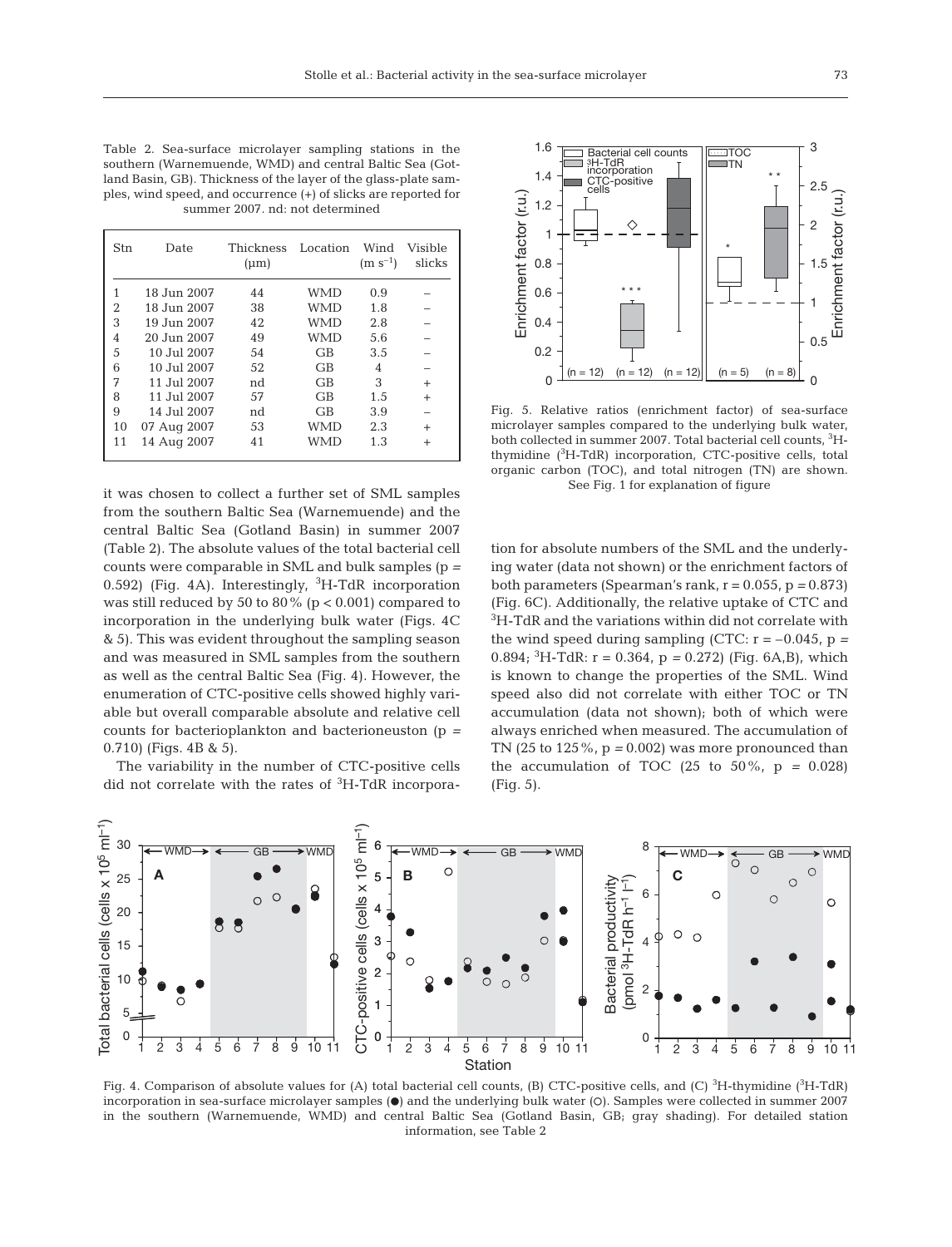

Fig. 6. Relationship between the relative ratios (enrichment factor, EF) of (A) CTC-positive cells and (B)  $^3{\rm H}$ -thymidine incorporation and wind speed during sampling. (C) Relationship between the relative ratios (EF) of both activity parameters. Dashed lines indicate unity of values between the sea-surface microlayer and the underlying water, i.e. EF = 1. r.u.: relative units

# **DISCUSSION**

The SML is known to influence exchange processes between the atmosphere and water bodies by physicochemical processes, e.g. the dampening of capillary waves induced by surface-active substances (Frew 1997). It has long been suggested that bacteria within the SML (bacterioneuston) play a pivotal role in these exchange processes. However, determining whether the bacterioneuston is 'successful' (Maki 1993) remains controversial, with previous studies reporting conflicting results regarding bacterioneuston activity, abundance, and diversity compared to bacterioplankton.

# **Critical evaluation of SML sampling techniques**

The application of SML sampling techniques must take into account the thickness of the sampled SML and the mode of operation of the chosen sampling device, especially its degree of selectivity. Astonishingly, and as pointed out by others, only a few studies have examined the potential bias of sampling devices with respect to biological parameters (Hatcher & Parker 1974, Agogué et al. 2004, Franklin et al. 2005). In one such study, which extensively examined the possible bias of MS- and GP-type samplers, no selective effects were found for most of the bacterial parameters studied (Agogué et al. 2004).

In light of those observations, <sup>3</sup>H-TdR incorporation in different SML samples of the southern Baltic Sea was measured. Variable but overall reduced <sup>3</sup>H-TdR incorporation was measured in GP and MS samples compared to incorporation in the underlying water; this was in contrast to the unchanged incorporation measured on one occasion in an RD sample, where MS and RD samples were taken simultaneously at the same station. Assuming that the SMLs of the MS and RD samples were identical except for the thickness of the collected layer, these results are surprising since inhibitory factors should have had a more pronounced effect on the RD samples because of less dilution with bulk water. This discrepancy was examined in tank experiments with the GP and MS samples; the results showed a strong reduction of <sup>3</sup>H-TdR incorporation in samples obtained with either device compared to the incorporation measured in reference water. A selective reduction of bacterial productivity has not been reported before, although productivity measurements in another tank experiment involving GP and MS samplers were quite variable (Agogué et al. 2004).

Sampling devices differ in their mode of operation and in the material of the sampler itself (Huehnerfuss 1981). Based on the results of the present study, we conclude that the modes of operation of GP and MS devices are most likely not selective, because bacterial abundance and community composition, based on 16S rDNA fingerprints, were comparable to the reference water in all experiments. Adsorption of bacteria to the GP might stress the cells, reflected in a reduction of bacterial productivity, but a similarly pronounced reduction occurred in samples collected with the MS, in which the water is simply trapped within the mesh of the screen.

Another reason for the observed reduction in bacterial productivity might have been the presence of inhibitory substances originating from the sampling devices themselves. Most authors of previous research either did not mention how or if their sampling devices were treated, or reported treatment of the GP with Milli-Q water and ethanol (Agogué et al. 2004), HCL (Reinthaler et al. 2008), or silane (Gever et al. 1996).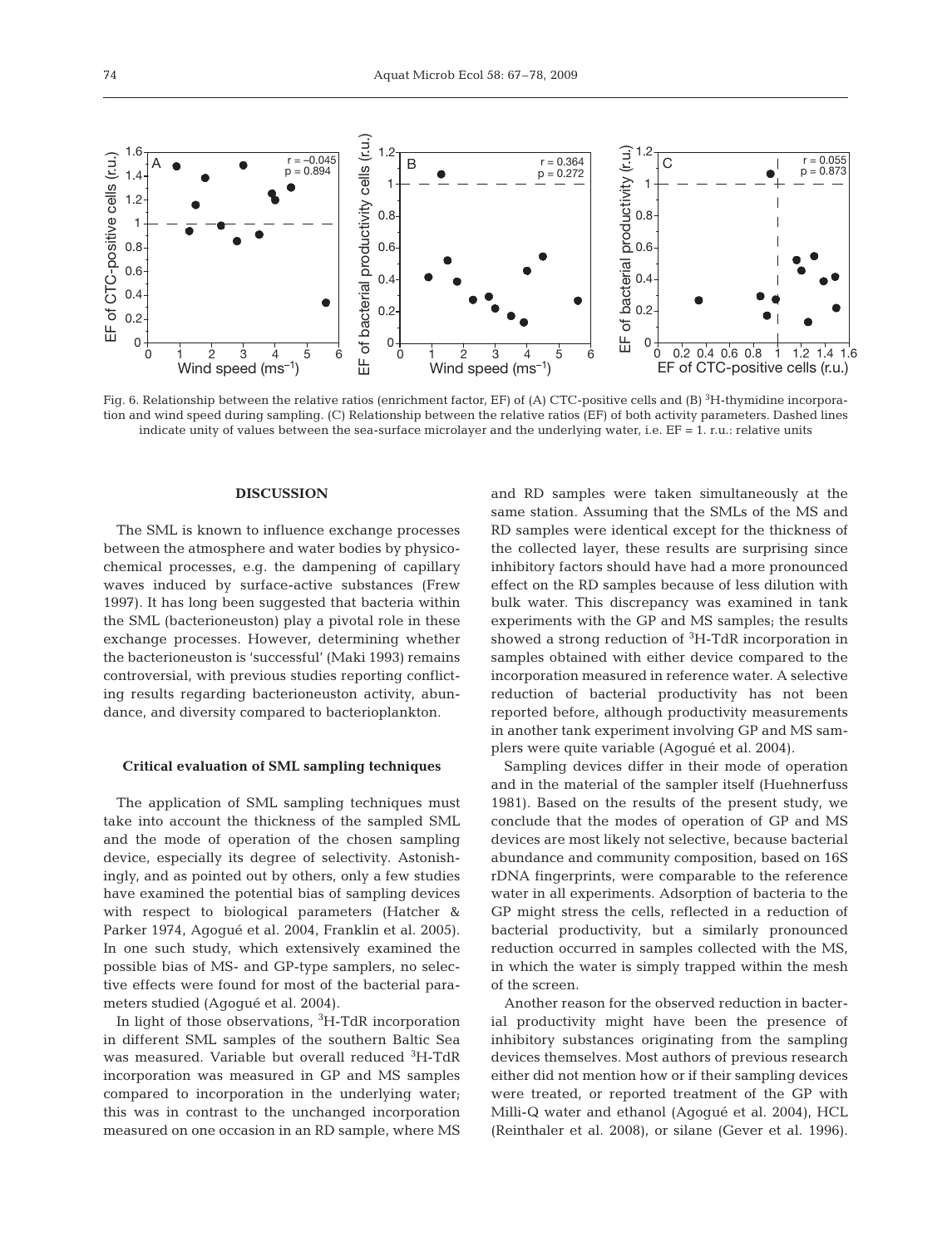We tested these different treatments, none of which had an effect on the reduced <sup>3</sup>H-TdR incorporation. Furthermore, in all treatments the rate of  $^{14}$ C-leucine incorporation was reduced.

Ultimately, we developed a sampling technique using a different wiping mechanism that restored  ${}^{3}\mathrm{H}\text{-}$ TdR incorporation and CTC uptake. One possible, but highly speculative, reason for the success of this method is that it increased the speed of sampling, which was twice as fast as that of the framed-wiper technique and thus reduced the time between sampling and the start of the incubations. However, 14Cleucine incorporation in our experiments was still reduced, which might have been caused by isotope dilution due to higher leucine concentrations in the GP samples. In our experiments, we did not measure amino acid concentrations, but they have been shown to be enriched in the SML (Kuznetsova et al. 2004) and considered as external dilution factors in productivity rates of the bacterioneuston (Reinthaler et al. 2008). Although the water was homogenized prior to sampling, the rapid accumulation especially of hydrophobic amino acids might have occurred. While there is no satisfactory explanation for the persistent decrease in 14C-leucine incorporation, it suggests that bacterial activity parameters are unequally affected by SML sampling devices. Furthermore, <sup>3</sup>H-TdR incorporation was found to be the suitable method to measure bacterioneuston productivity with our sampling device.

## **Interpretation of SML samples 2007**

During our studies in the Baltic Sea, bacterial cell counts did not differ between SML samples and the underlying bulk water. Absolute cell numbers were consistent with those previously reported for the surface waters of the southern and central Baltic Sea (Heinänen 1991, Schumann et al. 2003). An enrichment of colony-forming units in some SML samples from the western Swedish coast has also been reported (Hermansson et al. 1987). However, to the best of our knowledge, cultivation-independent bacterial cell numbers in SML samples from the Baltic Sea have, until now, not been published.

The abundance of CTC-positive cells in our SML samples was highly variable but overall similar to that of the underlying water. This was evident for absolute cell counts and relative values (8 to 37%) compared to total bacterial cells. Additionally, flow cytometric analysis of samples of the SML and the underlying water showed a similar abundance of bacterial cells with a high nucleic acid content (data not shown), which are thought to represent the active part of the bacterial community (Gasol et al. 1999).

These results imply that an active bacterioneuston community exists. The SML is thought to reflect conditions favourable to heterotrophic bacteria (Sieburth et al. 1976) due to the accumulation of organic and inorganic substrates (Hardy et al. 1997). Enriched concentrations of TOC have been found to correlate with increased community respiration in the SML compared to the underlying bulk water (Obernosterer et al. 2005). Elevated substrate supply might also explain enhanced enzymatic activities of the bacterioneuston in different aquatic systems (Münster et al. 1997, Kuznetsova & Lee 2001). However, several authors have reported highly variable or no significant changes of bacterial productivity in the SML (Joux et al. 2006, Reinthaler et al. 2008), or even a decrease compared to the underlying bulk water (Obernosterer et al. 2008), although in all studies organic matter has been found to be enriched in the SML.

In the present study we also detected an accumulation of TOC and TN in the SML of the Baltic Sea. The enrichment of TN was more pronounced, in agreement with a recent report in which dissolved organic nitrogen (DON) was more enriched than dissolved organic carbon (DOC) (Reinthaler et al. 2008). Due to sample volume limitations, we were only able to determine total organic material (TOM) and therefore could not differentiate between the dissolved and the particulate fraction. A recent study found a constant accumulation of particulate organic carbon (POC) but not DOC in nylon screen samples (Obernosterer et al. 2008), a result consistent with previous reports which concluded that enrichments for dissolved matter are not as pronounced as those for the respective particulate material (Hunter 1997). However, this is not a common feature, as the TOC in SML samples obtained with a GP as well as in the underlying water, has been found to contain similar high ratios of DOC (Reinthaler et al. 2008).

The enrichment of TOM in our samples apparently did not fuel bacterial activity. Instead, there was an overall reduction in the incorporation of <sup>3</sup>H-TdR in SML samples collected from different stations during the summer of 2007, suggesting that DNA synthesis and thus cytokinetic activities were generally impaired. However, one recent study to use <sup>3</sup>H-TdR as a measurement for bacterial production in SML samples obtained from a GP showed that incorporation was highly variable but overall not significantly changed compared to incorporation in the underlying water (Agogué et al. 2004). Diverse factors seem to influence the relationship between substrate supply and bacterial productivity in the SML. Variable <sup>3</sup>H-TdR incorporation has been discussed to be affected by diel cycles, with increasing uptake during the night, although overall incorporation was still found to be consistently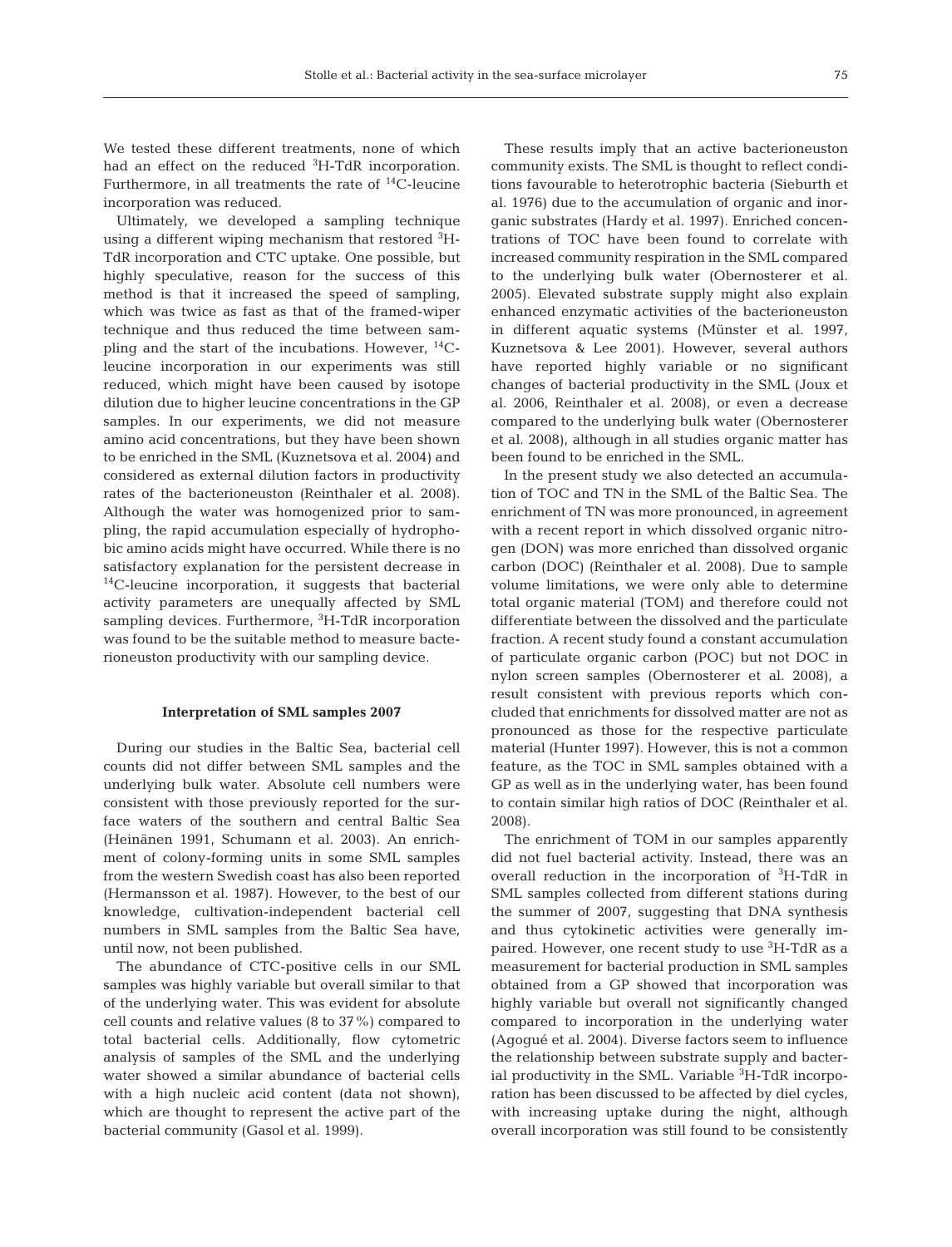lower compared to the underlying water (Carlucci et al. 1986). This might result from the inability of the bacterioneuston to take up the rich pool of nutrients during high UV exposure, as reported for bacterioplankton (Herndl et al. 1993), perhaps due to direct (DNA damage) or indirect (photochemical alteration of substrate) effects. Yet these diel patterns do not always explain the variable productivity of the bacterioneuston, e.g. they might be masked by wind influences (Reinthaler et al. 2008).

Wind speed influences the properties of the SML. A recent study found that decreasing leucine incorporation by the bacterioneuston was correlated to low wind speeds (Obernosterer et al. 2008). In our experiments, however, the observed activity patterns did not correlate with the actual wind speed during sampling or with the wind history, defined as the mean wind speed up to 6 h prior to sampling (data not shown). Furthermore, we found no correlation between CTC uptake and <sup>3</sup>H-TdR incorporation in the SML samples. Therefore, it seems that the bacterioneuston community remains metabolically active but does not proliferate as intensely as the bacterioplankton. This activity pattern was found in SML samples from coastal and open water samples as well as those in slick and non-slick samples.

Taken together, our data show that, despite the accumulation of TOM in the SML, bacterioneuston productivity is not enhanced. Rather, although the abundance of active cells is comparable to that in the underlying water, certain cellular activities, e.g. cytokinesis, are impaired.

# **CONCLUSIONS**

There is an essential need to compare data from different studies in order to better characterize the bacterioneuston and to gain detailed insights into its structure and function. However, reliable comparisons of such data were thought to be impossible due to the different modes of operation of the various sampling  $\triangleright$  Dunbar J, Ticknor LO, Kuske CR (2001) Phylogenetic specidevices (Carlson 1982). Some other authors have suggested that only SML samples taken with the same type of sampling device can be compared (Van Vleet & Williams 1980). However, the present study shows that comparisons should be made carefully, and the results underline previous recommendations concerning the need to evaluate the sampling devices (Agogué et al. 2004).

Our *in situ* results support the view of the SML as a demanding, even stressful habitat (Dietz et al. 1976). Furthermore, the presence of a specifically adapted bacterial community in the SML is unlikely. Future studies should be aimed at specifying the factors influencing bacterioneuston activity. For this purpose, characterizations of the effects of different physicochemical parameters at the community and single-cell levels are essential.

*Acknowledgements.* The technical assistance of H. Brockmöller and A. Grüttmüller during the molecular work and flow cytometric analysis, respectively, was very much appreciated. The captain and crew of the RV 'Professor Albrecht Penck' as well as U. Hehl and R. Kay had an important part in our ability to successfully sample the sea-surface microlayer. This study was supported by the Leibniz Society (WGL-Pakt project FILGAS) and the Federal Ministry of Education and Research (SOPRAN, FKZ: 03F0462B). We thank 3 anonymous reviewers for helpful comments.

# LITERATURE CITED

- Agogué H, Casamayor EO, Joux F, Obernosterer I and others (2004) Comparison of samplers for the biological characterization of the sea surface microlayer. Limnol Oceanogr Methods 2:213–225
- ► Agogué H, Casamayor EO, Bourrain M, Obernosterer I, Joux F, Herndl GJ, Lebaron P (2005) A survey on bacteria inhabiting the sea surface microlayer of coastal ecosystems. FEMS Microbiol Ecol 54:269–280
- ► Auguet JC, Casamayor EO (2008) A hotspot for cold crenarchaeota in the neuston of high mountain lakes. Environ Microbiol 10:1080–1086
- ► Carlson DJ (1982) A field evaluation of plate and screen microlayer sampling techniques. Mar Chem 11:189–208
- ► Carlucci AF, Craven DB, Robertson KJ, Williams PM (1986) Surface-film microbial populations: diel amino acid metabolism, carbon utilization, and growth rates. Mar Biol 92:289–297
- ► Chin-Leo G, Kirchman DL (1988) Estimating bacterial production in marine waters from the simultaneous incorporation of thymidine and leucine. Appl Environ Microbiol 54:1934–1939
- ► Cunliffe M, Schafer H, Harrison E, Cleave S, Upstill-Goddard R, Murrell JC (2008) Phylogenetic and functional gene analysis of the bacterial and archaeal communities associated with the surface microlayer of an estuary. ISME J 2: 776–789
- ▶ Dietz AS, Albright LJ, Tuominen T (1976) Heterotrophic activities of bacterioneuston and bacterioplankton. Can J Microbiol 22:1699–1709
	- ficity and reproducibility and new method for analysis of terminal restriction fragment profiles of 16S rRNA genes from bacterial communities. Appl Environ Microbiol 67: 190–197
	- Falkowska L (1999a) Sea surface microlayer: a field evaluation of teflon plate, glass plate and screen sampling techniques. Part 1. Thickness of microlayer samples and relation to wind speed. Oceanologia 41:211–221
	- Falkowska L (1999b) Sea surface microlayer: a field evaluation of Teflon plate, glass plate and screen sampling techniques. Part 2. Dissolved and suspended matter. Oceanologia 41:223–240
- ► Franklin MP, McDonald IR, Bourne DG, Owens NJP, Upstill Goddard RC, Murrell JC (2005) Bacterial diversity in the bacterioneuston (sea surface microlayer): the bacterioneuston through the looking glass. Environ Microbiol 7: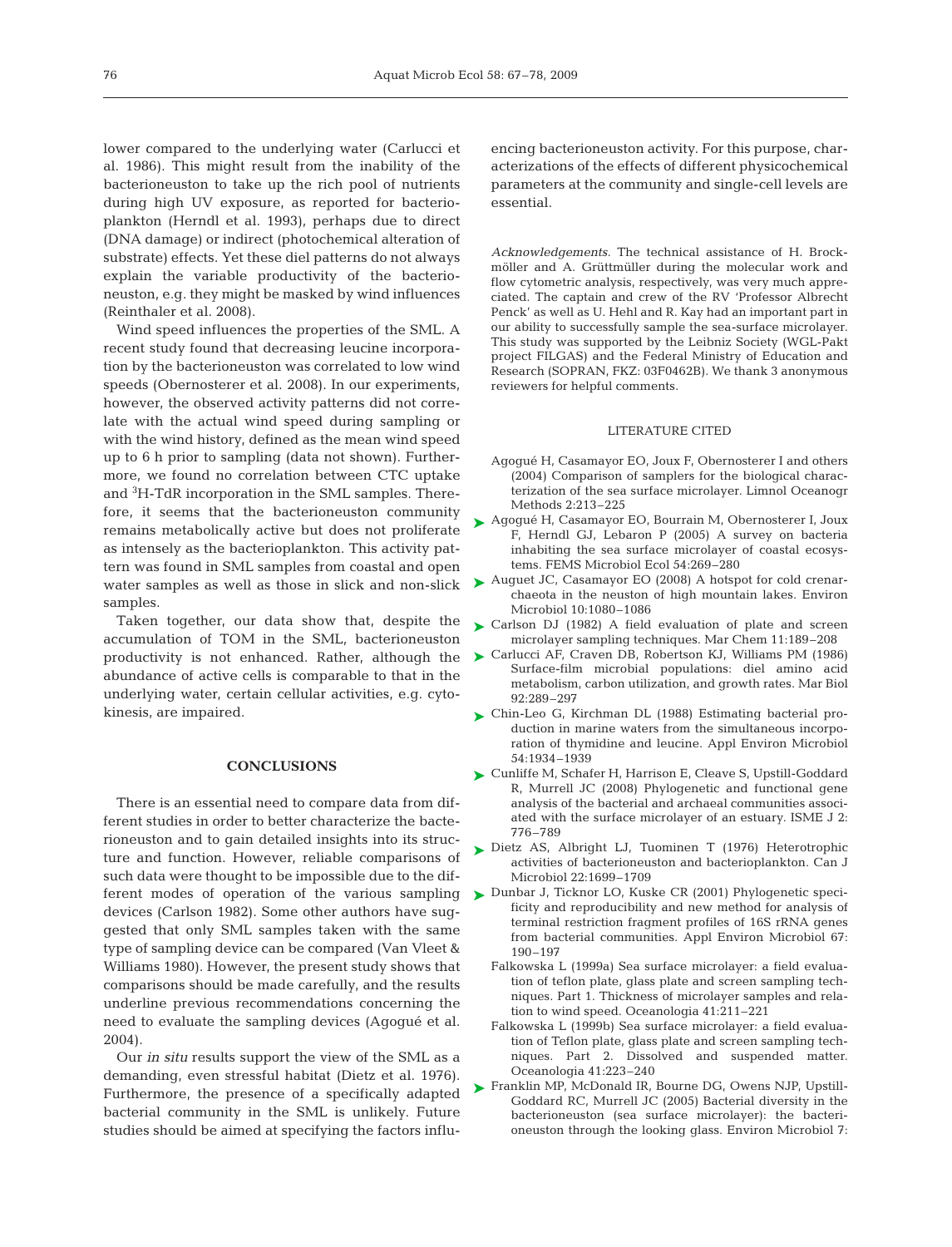723–736

- Frew NM (1997) The role of organic films in air–sea gas exchange. In: Liss PS, Duce RA (eds) The sea-surface and global change. Cambridge University Press, Cambridge, p 121–172
- Garrett WD (1965) Collection of slick-forming material from the sea-surface. Limnol Oceanogr 10:602–605
- Garrett WD, Duce RA (1980) Surface microlayer samplers. In: Dobson F, Hasse L, Davis R (eds) Air–sea interaction. Plenum, New York, p 471–490
- ► Gasol JM, Zweifel UL, Peters F, Fuhrman JA, Hagström A (1999) Significance of size and nucleic acid content planktonic bacteria. Appl Environ Microbiol 65: 4475–4483
- ► Gever JR, Mabury SA, Crosby DG (1996) Rice field surface microlayers: collection, composition and pesticide enrichment. Environ Toxicol Chem 15:1676–1682
- ► Hannig M, Braker G, Dippner J, Jürgens K (2006) Linking denitrifier community structure and prevalent biogeochemical parameters in the pelagial of the central Baltic Proper (Baltic Sea). FEMS Microbiol Ecol 57:260–271
- ► Hardy JT (1982) The sea surface microlayer: biology, chemistry and anthropogenic enrichment. Prog Oceanogr 11: 307–328
- ► Hardy JT, Cleary J (1992) Surface microlayer contamination and toxicity in the German Bight. Mar Ecol Prog Ser 91: 203–210
- ► Hardy JT, Apts CW, Crecelius EA, Bloom NS (1985) Sea-surface microlayer metals enrichments in an urban and rural bay. Estuar Coast Shelf Sci 20:299–312
	- Hardy JT, Hunter KA, Calmet D, Cleary JJ and others (1997) Biological effects of chemical and radiative change in the sea surface. In: Liss PS, Duce RA (eds) The sea surface and global change. Cambridge University Press, Cambridge, p  $35 - 70$
	- Harvey RW (1966) Microlayer collection from the sea surface: a new method and initial results. Limnol Oceanogr 11: 608–613
	- Harvey RW, Burzell LA (1972) A simple microlayer method for small samples. Limnol Oceanogr 17:156–157
	- Hatcher RF, Parker BC (1974) Laboratory comparison of four surface microlayer samplers. Limnol Oceanogr 19: 162–165
- ► Heinänen AP (1991) Baterial numbers, biomass and productivity in the Baltic Sea: a cruise study. Mar Ecol Prog Ser 70:283–290
- ► Hermansson M, Dahlbaeck B (1983) Bacterial activity at the air/water interface. Microb Ecol 9:317–328
- ► Hermansson M, Jones GW, Kjelleberg S (1987) Frequency of antibiotic and heavy metal resistance, pigmentation, and plasmids in bacteria of the marine air–water interface. Appl Environ Microbiol 53:2338–2342
- ► Herndl GJ, Mullerniklas G, Frick J (1993) Major role of ultraviolet-B in controlling bacterioplankton growth in the surface layer of the ocean. Nature 361:717–719
	- Huehnerfuss H (1981) On the problem of sea surface film sampling: a comparison of 21 microlayer-, 2 multilayer-, and 4 selected subsurface-samplers. Part 1. Sonderdr Meerestechnik 12:137–142
	- Hunter KA (1997) Chemistry of the sea-surface microlayer. In: Liss PS, Duce RA (eds) The sea surface and global change. Cambridge University Press, Cambridge, p 287–320
- Joux F, Agogué H, Obernosterer I, Dupuy C, Reinthaler T, ➤ Herndl GJ, Lebaron P (2006) Microbial community structure in the sea surface microlayer at two contrasting coastal sites in the northwestern Mediterranean Sea.

Aquat Microb Ecol 42:91–104

- ► Kuznetsova M, Lee C (2001) Enhanced extracellular enzymatic peptide hydrolysis in the sea-surface microlayer. Mar Chem 73:319–332
- ► Kuznetsova M, Lee C (2002) Dissolved free and combined amino acids in nearshore seawater, sea surface microlayers and foams: influence of extracellular hydrolysis. Aquat Sci 64:252–268
	- Kuznetsova M, Lee C, Aller J, Frew N (2004) Enrichment of amino acids in the sea surface microlayer at coastal and open ocean sites in the North Atlantic Ocean. Limnol Oceanogr 49:1605–1619
- heterogeneity as measured by flow cytometry in natural  $\blacktriangleright$  Labrenz M, Jost G, Jürgens K (2007) Distribution of abundant prokaryotic organisms in the water column of the central Baltic Sea with an oxic–anoxic interface. Aquat Microb Ecol 46:177–190
	- ► Lehours AC, Bardot C, Thenot A, Debroas D, Fonty G (2005) Anaerobic microbial communities in Lake Pavin, a unique meromictic lake in France. Appl Environ Microbiol 71: 7389–7400
	- ► Liu WT, Marsh TL, Cheng H, Forney LJ (1997) Characterization of microbial diversity by determining terminal restriction fragment length polymorphisms of genes encoding 16S rRNA. Appl Environ Microbiol 63:4516–4522
		- Maki JS (1993) The air–water interface as an extreme environment. In: Ford TE (ed) Aquatic microbiology: an ecological approach. Blackwell Scientific Publications, Boston, MA, p 409–439
		- Maki JS (2002) Neuston microbiology: life at the air–water interface. In: Bitton G (ed) The encyclopedia of environmental microbiology, Vol 4. John Wiley, New York, p 2133–2144
	- ► Münster U, Heikkinen E, Knulst J (1997) Nutrient composition, microbial biomass and activity at the air–water interface of small boreal forest lakes. Hydrobiologia 363: 261–270
		- Norkrans B (1980) Surface microlayers in aquatic environments. Adv Microb Ecol 4:51–85
	- ► Obernosterer I, Catala P, Reinthaler T, Herndl GJ, Lebaron P (2005) Enhanced heterotrophic activity in the surface microlayer of the Mediterranean Sea. Aquat Microb Ecol 39:293–302
		- Obernosterer I, Catala P, Lami R, Caparros J and others (2008) Biochemical characteristics and bacterial community structure of the sea surface microlayer in the South Pacific Ocean. Biogeosciences 5:693–705
		- Reinthaler T, Sintes E, Herndl GJ (2008) Dissolved organic matter and bacterial production and respiration in the seasurface microlayer of the open Atlantic and the western Mediterranean Sea. Limnol Oceanogr 53:122–136
	- ► Schumann R, Rieling T, Görs S, Hammer A, Selig U, Schiewer U (2003) Viability of bacteria from different aquatic habitats. I. Environmental conditions and productivity. Aquat Microb Ecol 32:121–135
	- ▶ Schwieger F, Tebbe CC (1998) A new approach to utilize PCR-single-strand-conformation polymorphism for 16S rRNA gene-based microbial community analysis. Appl Environ Microbiol 64:4870–4876
		- Sieburth JM (1983) Microbiological and organic-chemical processes in surface and mixed layers. In: Liss PS, Slinn WGN (eds) Air–sea exchange of gases and particles. D. Reidel, Hingham, p 121–172
	- ► Sieburth JMN, Willis PJ, Johnson KM, Burney CM and others (1976) Dissolved organic matter and heterotrophic microneuston in the surface microlayers of the North Atlantic. Science 194:1415–1418
		- van Vleet ES, Williams PM (1980) Sampling sea surface films: